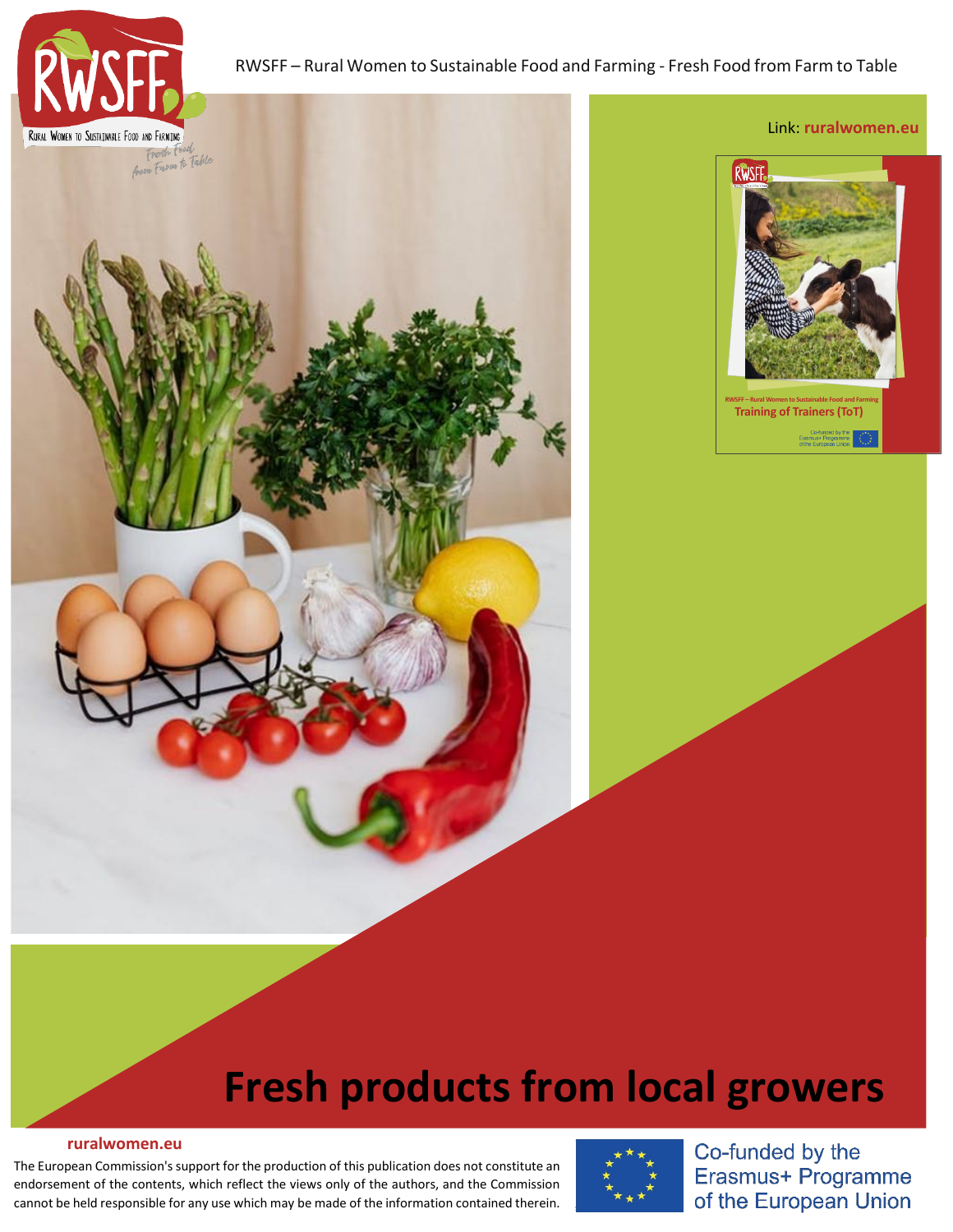

### Increasing the Availability of Locally Grown Food - help make that happen

How can you support local communities to bring about change?

How can you do this in your community?

Start with what's there and be creative!

Explanation:

The created worksheet follows the training section and is designed to help participants delve deeper into the topic. By filling out the form, participants individually develop the scheme "Increasing the Availability of Locally Grown Food" according to the conditions in their local environment. That will improve their understanding of how they can put into practice and contribute to Increasing the Availability of Locally Grown Food.

Short instructions for filling in:

- In what geographic area will you focus your efforts?
- 1. Generate Awareness and Demand
- 2. Increase the Capacity of Local Farm
- 3. Expand the Availability of Local Food
- 4. Local Food Campaign Initiatives
- 5. Planned activities describe the activities you would undertake and how to organise them.

6. Expected results and impact – state what you expect to achieve and desired impact on your farm, local people and the community.

> **Recommendation for group work**: let learners work in small groups so that all of them are from the same local community.

After filling out the form "Increasing the Availability of Locally Grown Food", it is desirable that participants demonstrate their scheme to the entire group.

> **Discussion topic**: Encourage participants to comment and develop discussion in terms of presented schemas.

> > **A step forward**

#### **Brainstorming**

SPARK: a rush of ideas on how to organize exhibitions, conducting "Spring and Autumn Festival" with various workshops, cultural events and promotions of local producers (eating local food)